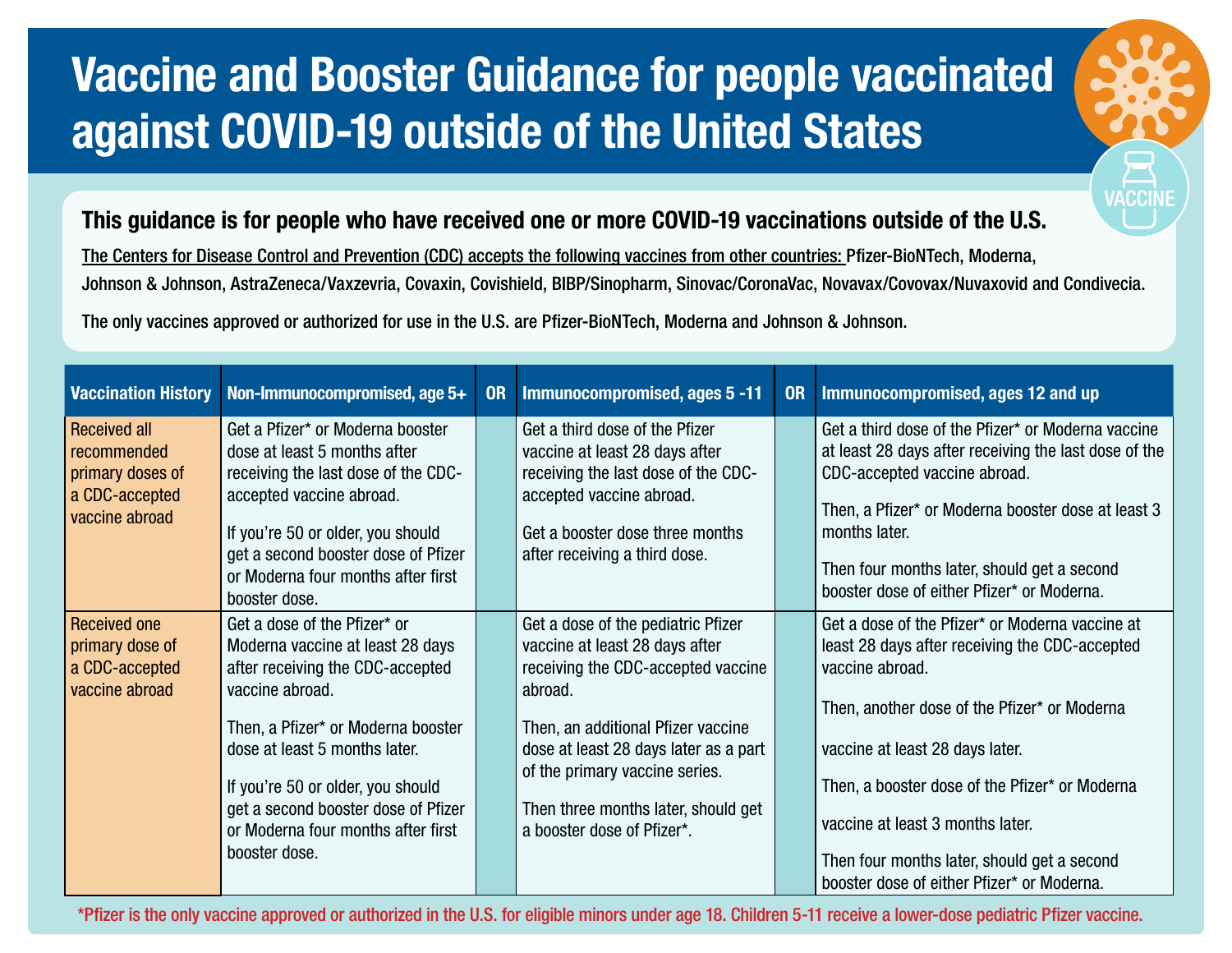| <b>Vaccination History</b>                                                                                            | Non-Immunocompromised, age 5+                                                                                                                                                                                                                                                                                                                                                                                                                                                                                                                                                                                | <b>OR</b> | Immunocompromised, ages 5 -11                                                                                                                                                                                                                                                                                                                                                                                                                                                                                                                                  | <b>OR</b> | Immunocompromised, ages 12 and up                                                                                                                                                                                                                                                                                                                                                                                                                                                                                                                                                                                                            |
|-----------------------------------------------------------------------------------------------------------------------|--------------------------------------------------------------------------------------------------------------------------------------------------------------------------------------------------------------------------------------------------------------------------------------------------------------------------------------------------------------------------------------------------------------------------------------------------------------------------------------------------------------------------------------------------------------------------------------------------------------|-----------|----------------------------------------------------------------------------------------------------------------------------------------------------------------------------------------------------------------------------------------------------------------------------------------------------------------------------------------------------------------------------------------------------------------------------------------------------------------------------------------------------------------------------------------------------------------|-----------|----------------------------------------------------------------------------------------------------------------------------------------------------------------------------------------------------------------------------------------------------------------------------------------------------------------------------------------------------------------------------------------------------------------------------------------------------------------------------------------------------------------------------------------------------------------------------------------------------------------------------------------------|
| Received a mix-<br>and-match 2-dose<br>primary series of<br><b>CDC-accepted</b><br>vaccines abroad and<br>in the U.S. | Get a Pfizer* or Moderna booster<br>dose at least 5 months after<br>receiving the second dose of the<br>mix-and-match primary series.<br>If you're 50 or older, you should<br>get a second booster dose of Pfizer<br>or Moderna four months after first<br>booster dose.                                                                                                                                                                                                                                                                                                                                     |           | Get a third dose of the pediatric<br>Pfizer vaccine at least 28 days after<br>receiving the second dose of the<br>mix-and-match primary series.<br>Get a pediatric Pfizer booster<br>dose three months after receiving<br>a third dose.                                                                                                                                                                                                                                                                                                                        |           | Get a third dose of the Pfizer* or Moderna vaccine<br>at least 28 days after receiving the second dose of<br>the mix-and-match primary series.<br>Then, a Pfizer* or Moderna booster dose at least 3<br>months later.<br>Then four months later, should get a second<br>booster dose of either Pfizer* or Moderna.                                                                                                                                                                                                                                                                                                                           |
| <b>Received any</b><br>number or<br>combination of<br>vaccines not<br>accepted by<br>the CDC                          | Doses received do not count toward<br>vaccination in the U.S. U.S. public<br>health officials do not consider<br>vaccines that are not accepted by<br>the CDC to be effective.<br>Start a primary series of a CDC-<br>accepted vaccine in the U.S.* at<br>least 28 days after the last dose<br>of the vaccine received outside of<br>the U.S.<br>Then, a Pfizer* or Moderna booster<br>dose at least 5 months after<br>completion of the CDC-accepted*<br>primary series.<br>If you're 50 or older, you should<br>get a second booster dose of Pfizer<br>or Moderna four months after first<br>booster dose. |           | Doses received do not count toward<br>vaccination in the U.S. U.S. public<br>health officials do not consider<br>vaccines that are not accepted by<br>the CDC to be effective. Start a<br>2-dose primary series of pediatric<br>Pfizer* vaccine in the U.S.* at least<br>28 days after the last dose of the<br>vaccine received outside of the U.S.<br>Then, an additional (third) pediatric<br>Pfizer vaccine dose at least 28<br>days later as a part of the primary<br>vaccine series.<br>Then three months later, should get<br>a booster dose of Pfizer*. |           | Doses received do not count toward vaccination in<br>the U.S. U.S. public health officials do not consider<br>vaccines that are not accepted by the CDC to be<br>effective. Start a primary series of a CDC-accepted<br>vaccine in the U.S.* at least 28 days after the last<br>dose of the vaccine received outside of the U.S.<br>Then, an additional (third) mRNA vaccine dose<br>(Moderna or Pfizer*) at least 28 days later as a part<br>of the primary vaccine series.<br>Then three months later, should get a booster dose<br>of an mRNA vaccine.<br>Then four months later, should get a second<br>booster dose of an mRNA vaccine. |

\*Pfizer is the only vaccine approved or authorized in the U.S. for eligible minors under age 18. Children 5-11 receive a lower-dose pediatric Pfizer vaccine.



Document accessibility: For individuals with disabilities or individuals who speak a language other than English, OHA can provide information in alternate formats such as translations, large print, or braille. Contact the COVID-19 Communications Unit at 1-971-673-2411, 711 TTY or [COVID19.LanguageAccess@dhsoha.state.or.us](mailto:COVID19.LanguageAccess%40dhsoha.state.or.us?subject=). 0HA 4079 (5/26/2022)